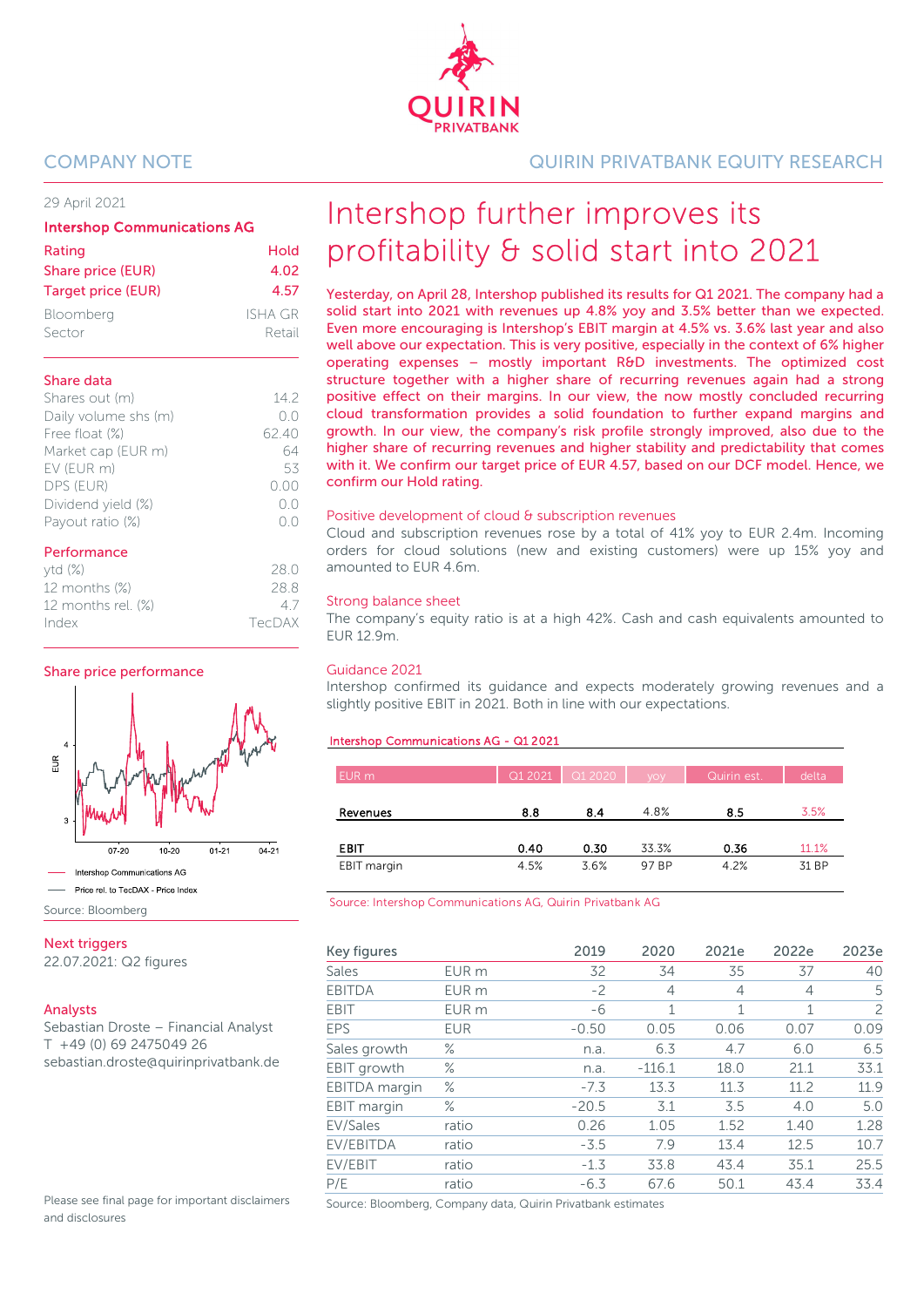### Profit & loss statement

| Profit & loss statement (EUR m)                   | 2019     | <b>YOY</b> | 2020    | YOY       | 2021e   | <b>YOY</b> | 2022e   | <b>YOY</b> | 2023e   | <b>YOY</b> |
|---------------------------------------------------|----------|------------|---------|-----------|---------|------------|---------|------------|---------|------------|
| Sales                                             | 31.6     | n.a.       | 33.6    | 6.3%      | 35.2    | 4.7%       | 37.3    | 6.0%       | 39.7    | 6.5%       |
| Cost of sales                                     | $-20.6$  |            | $-17.9$ |           | $-18.8$ |            | $-19.9$ |            | $-21.2$ |            |
| Gross profit                                      | 11.1     |            | 15.7    |           | 16.4    |            | 17.4    |            | 18.5    |            |
| Selling expenses                                  | $-8.8$   |            | $-7.7$  |           | $-7.9$  |            | $-8.2$  |            | $-8.5$  |            |
| General administrative expenses                   | $-3.4$   |            | $-3.1$  |           | $-3.3$  |            | $-3.5$  |            | $-3.7$  |            |
| Research and development costs                    | $-4.6$   |            | $-3.8$  |           | $-4.0$  |            | $-4.2$  |            | $-4.5$  |            |
| Other operating income                            | 0.3      |            | 0.5     |           | 0.4     |            | 0.5     |            | 0.7     |            |
| Other operating expenses                          | $-1.1$   |            | $-0.5$  |           | $-0.5$  |            | $-0.5$  |            | $-0.6$  |            |
| <b>EBITDA</b>                                     | $-2.3$   | n.a.       | 4.5     | $-292.3%$ | 4.0     | $-10.6%$   | 4.2     | 4.7%       | 4.7     | 13.0 %     |
| EBITDA margin (%)                                 | $-7.35$  |            | 13.30   |           | 11.35   |            | 11.21   |            | 11.89   |            |
| EBIT                                              | $-6.5$   | n.a.       | 1.0     | $-116.1%$ | 1.2     | 18.0%      | 1.5     | 21.1%      | 2.0     | 33.1%      |
| EBIT margin (%)                                   | $-20.46$ |            | 3.11    |           | 3.50    |            | 4.00    |            | 5.00    |            |
| Net interest                                      | $-0.2$   |            | $-0.1$  |           | $-0.2$  |            | $-0.2$  |            | $-0.2$  |            |
| Net financial result                              | $-0.2$   |            | $-0.1$  |           | $-0.2$  |            | $-0.2$  |            | $-0.2$  |            |
| Exceptional items                                 | 0.0      |            | 0.0     |           | 0.0     |            | 0.0     |            | 0.0     |            |
| Pretax profit                                     | $-6.6$   | n.a.       | 0.9     | $-113.6%$ | 1.0     | 13.3 %     | 1.3     | 25.5%      | 1.8     | 38.6%      |
| Pretax margin (%)                                 | $-20.97$ |            | 2.68    |           | 2.90    |            | 3.44    |            | 4.47    |            |
| Taxes                                             | $-0.1$   |            | $-0.1$  |           | $-0.1$  |            | $-0.3$  |            | $-0.4$  |            |
| Tax rate (%)                                      | $-2.17$  |            | 12.08   |           | 13.00   |            | 20.00   |            | 25.00   |            |
| Earnings after taxes                              | $-6.8$   |            | 0.8     |           | 0.9     |            | 1.0     |            | 1.3     |            |
| Group attributable income                         | $-6.6$   | n.a.       | 0.7     | $-111.0%$ | 0.9     | 21.8%      | 1.0     | 15.4 %     | 1.3     | 29.9%      |
| No. of shares (m)                                 | 13.4     |            | 14.2    |           | 14.2    |            | 14.2    |            | 14.2    |            |
| Earnings per share (EUR)                          | $-0.50$  | n.a.       | 0.05    | $-109.3%$ | 0.06    | 34.9%      | 0.07    | 15.4 %     | 0.09    | 29.9%      |
| Source: Company data, Quirin Privatbank estimates |          |            |         |           |         |            |         |            |         |            |

npany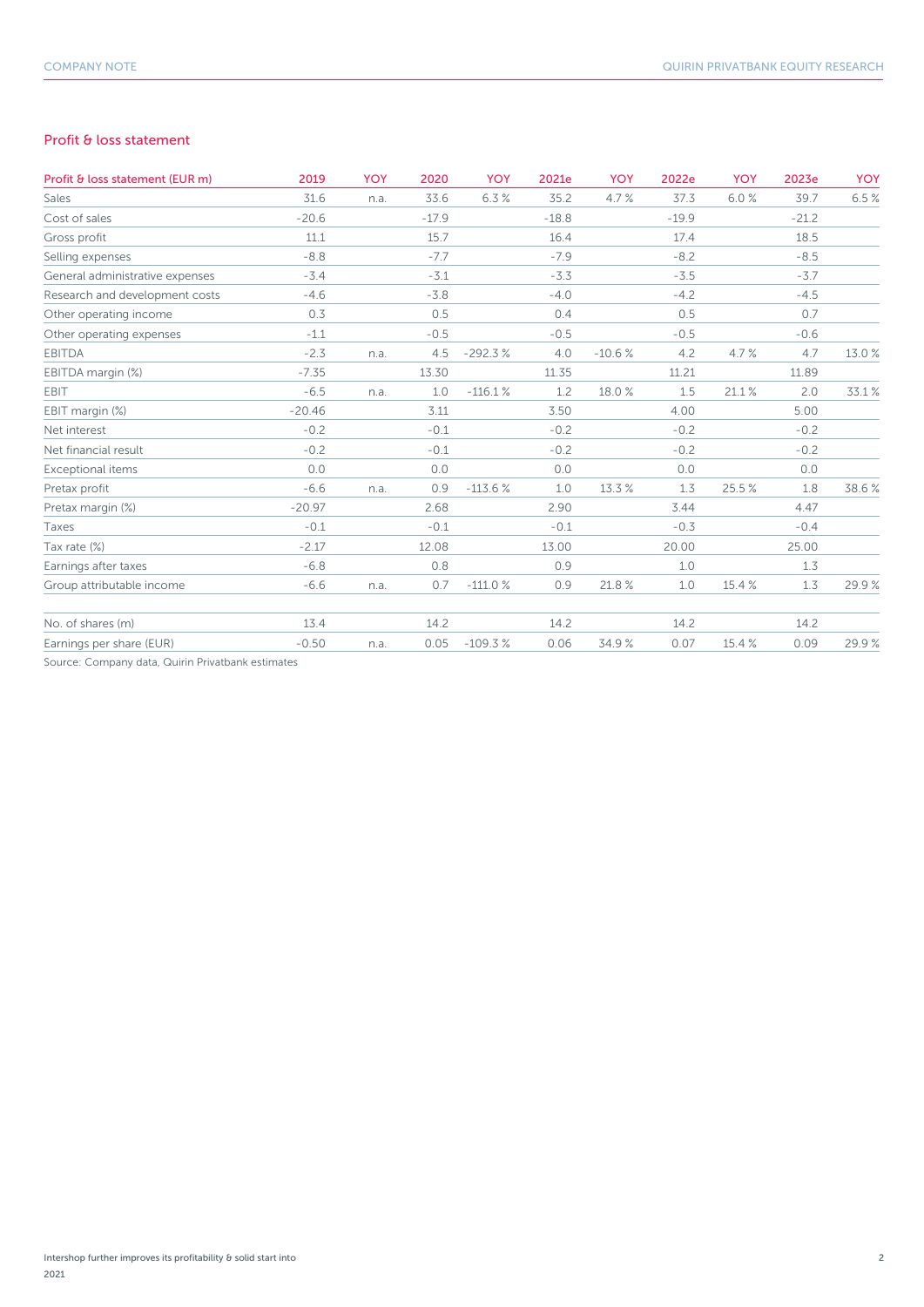### Balance sheet

| Balance sheet (EUR m)                 | 2019    | YOY  | 2020   | YOY      | 2021e | <b>YOY</b> | 2022e | YOY  | 2023e | <b>YOY</b> |
|---------------------------------------|---------|------|--------|----------|-------|------------|-------|------|-------|------------|
| Assets                                |         |      |        |          |       |            |       |      |       |            |
| Cash and cash equivalents             | 7.7     |      | 11.6   |          | 12.7  |            | 13.8  |      | 15.5  |            |
| Accounts receivables                  | 5.5     |      | 3.9    |          | 4.1   |            | 4.4   |      | 4.7   |            |
| Inventories                           | 1.4     |      | 1.0    |          | 1.1   |            | 1.1   |      | 1.2   |            |
| Other current assets                  | 0.0     |      | 0.0    |          | 0.0   |            | 0.0   |      | 0.0   |            |
| Tax claims                            | 0.1     |      | 0.1    |          | 0.1   |            | 0.1   |      | 0.1   |            |
| Total current assets                  | 14.6    | n.a. | 16.5   | 13.0%    | 17.9  | 8.1%       | 19.2  | 7.8% | 21.3  | 10.6%      |
| Fixed assets                          | 0.6     |      | 0.5    |          | 0.6   |            | 0.9   |      | 0.9   |            |
| Goodwill                              | 4.5     |      | 5.9    |          | 5.9   |            | 5.9   |      | 5.9   |            |
| Other intangible assets               | 5.4     |      | 4.5    |          | 4.5   |            | 4.5   |      | 4.5   |            |
| Financial assets                      | 0.0     |      | 0.0    |          | 0.0   |            | 0.0   |      | 0.0   |            |
| Deferred taxes                        | 0.1     |      | 0.1    |          | 0.1   |            | 0.1   |      | 0.1   |            |
| Other fixed assets                    | 2.4     |      | 1.8    |          | 1.8   |            | 1.8   |      | 1.8   |            |
| <b>Total fixed assets</b>             | 13.0    | n.a. | 12.8   | $-1.3%$  | 12.9  | 0.4%       | 13.2  | 2.3% | 13.2  | 0.3%       |
| <b>Total assets</b>                   | 27.6    | n.a. | 29.4   | 6.3%     | 30.7  | 4.7%       | 32.4  | 5.5% | 34.5  | 6.5%       |
| Equity & Liabilities                  |         |      |        |          |       |            |       |      |       |            |
| Subscribed capital                    | 42.6    |      | 14.2   |          | 14.2  |            | 14.2  |      | 14.2  |            |
| Reserves & other                      | 1.1     |      | 2.6    |          | 2.6   |            | 2.6   |      | 2.6   |            |
| Revenue reserves                      | $-27.9$ |      | $-0.2$ |          | 0.7   |            | 1.7   |      | 3.0   |            |
| Accumulated other comprehensive       | 0.0     |      | 0.0    |          | 0.0   |            | 0.0   |      | 0.0   |            |
| Shareholder's equity                  | 15.7    | n.a. | 16.5   | 5.1%     | 17.4  | 5.4%       | 18.4  | 5.9% | 19.8  | 7.2%       |
| Minorities                            | 0.0     |      | 0.0    |          | 0.0   |            | 0.0   |      | 0.0   |            |
| Shareholder's equity incl. minorities | 15.7    | n.a. | 16.5   | 5.1%     | 17.4  | 5.4%       | 18.4  | 5.9% | 19.8  | 7.2%       |
| Long-term liabilities                 |         |      |        |          |       |            |       |      |       |            |
| Pension provisions                    | 0.0     |      | 0.0    |          | 0.0   |            | 0.0   |      | 0.0   |            |
| <b>Financial liabilities</b>          | 1.6     |      | 2.3    |          | 2.3   |            | 2.3   |      | 2.3   |            |
| Tax liabilities                       | 0.1     |      | 0.0    |          | 0.0   |            | 0.0   |      | 0.0   |            |
| Other liabilities                     | 0.2     |      | 3.0    |          | 3.2   |            | 3.4   |      | 3.6   |            |
| Total long-term debt                  | 1.8     | n.a. | 5.4    | 194.6%   | 5.5   | 2.7%       | 5.7   | 3.5% | 5.9   | 3.9%       |
| Short-term debt                       |         |      |        |          |       |            |       |      |       |            |
| Other provisions                      | 0.4     |      | 0.3    |          | 0.3   |            | 0.3   |      | 0.3   |            |
| Trade payables                        | 1.7     |      | 1.5    |          | 1.6   |            | 1.6   |      | 1.8   |            |
| Financial debt                        | 0.0     |      | 0.0    |          | 0.0   |            | 0.0   |      | 0.0   |            |
| Other liabilities                     | 4.7     |      | 3.0    |          | 3.2   |            | 3.4   |      | 3.6   |            |
| Total short-term debt                 | 6.8     | n.a. | 4.8    | $-29.4%$ | 5.0   | 4.7%       | 5.3   | 6.0% | 5.7   | 6.5%       |
| Total equity & liabilities            | 27.6    | n.a. | 29.4   | 6.3%     | 30.7  | 4.7%       | 32.4  | 5.5% | 34.5  | 6.5%       |

Source: Company data, Quirin Privatbank estimates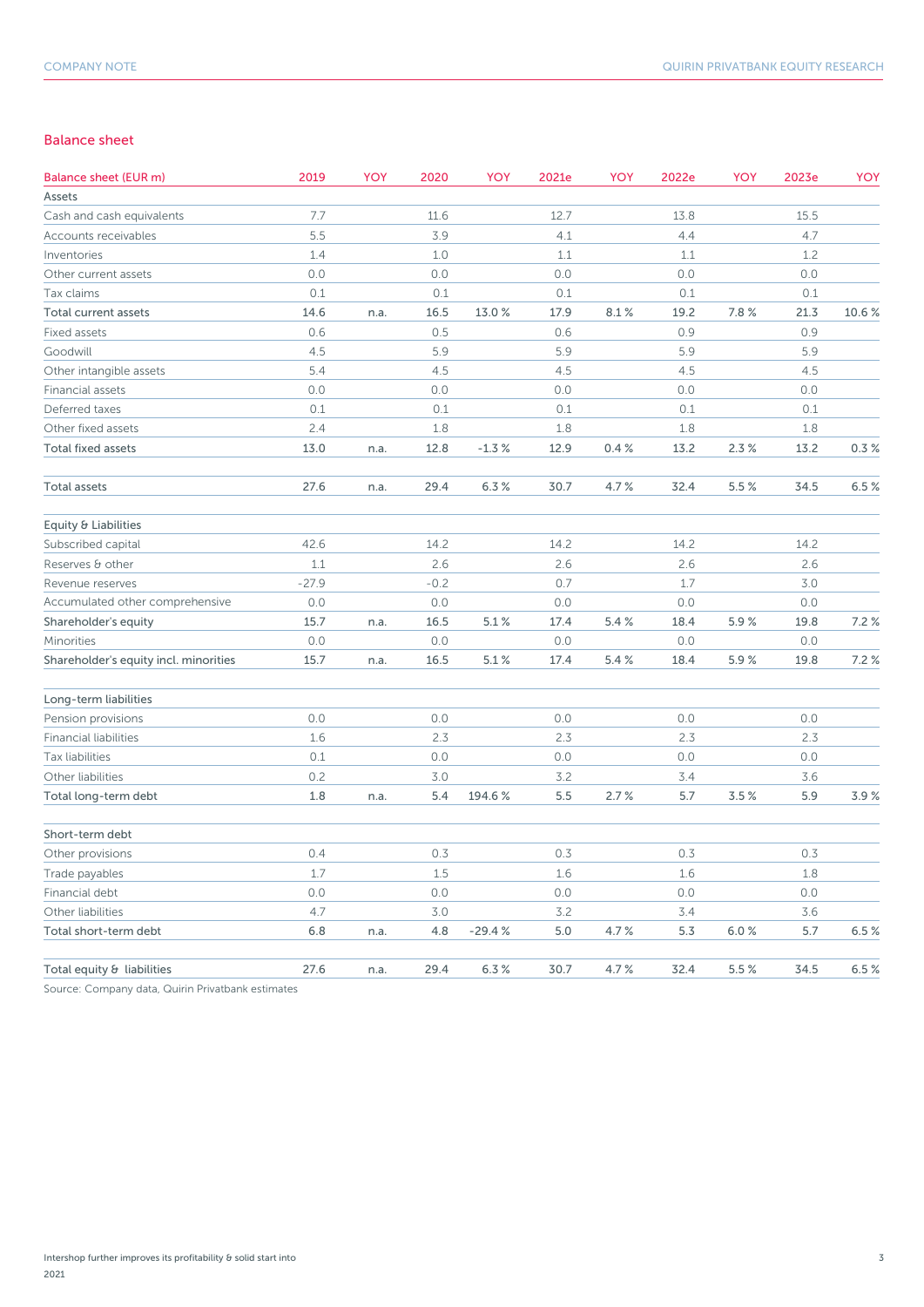### Financial key ratios

| <b>Key ratios</b>          | 2019    | 2020     | 2021e   | 2022e   | 2023e   |
|----------------------------|---------|----------|---------|---------|---------|
| Per share data (EUR)       |         |          |         |         |         |
| EPS                        | $-0.50$ | 0.05     | 0.06    | 0.07    | 0.09    |
| Book value per share       | 1.2     | 1.2      | 1.2     | 1.3     | 1.4     |
| Free cash flow per share   | 0.1     | 0.1      | 0.0     | 0.0     | 0.0     |
| Dividend per share         | 0.00    | 0.00     | 0.00    | 0.00    | 0.00    |
| Valuation ratios           |         |          |         |         |         |
| EV/Sales                   | 0.26    | 1.05     | 1.52    | 1.40    | 1.28    |
| EV/EBITDA                  | $-3.5$  | 7.9      | 13.4    | 12.5    | 10.7    |
| EV/EBIT                    | $-1.3$  | 33.8     | 43.4    | 35.1    | 25.5    |
| P/E                        | $-6.3$  | 67.6     | 50.1    | 43.4    | 33.4    |
| P/B                        | 2.7     | 2.7      | 2.6     | 2.4     | 2.3     |
| Dividend yield (%)         | 0.0     | $0.0$    | 0.0     | 0.0     | 0.0     |
| Growth                     |         |          |         |         |         |
| Sales growth (%)           | n.a.    | 6.3      | 4.7     | 6.0     | 6.5     |
| EBITDA growth (%)          | n.a.    | $-292.3$ | $-10.6$ | 4.7     | 13.0    |
| EBIT growth (%)            | n.a.    | $-116.1$ | 18.0    | 21.1    | 33.1    |
| EPS growth (%)             | n.a.    | $-109.3$ | 34.9    | 15.4    | 29.9    |
| Profitability ratios       |         |          |         |         |         |
| EBITDA margin (%)          | $-7.3$  | 13.3     | 11.3    | 11.2    | 11.9    |
| EBIT margin (%)            | $-20.5$ | 3.1      | 3.5     | 4.0     | 5.0     |
| Net margin (%)             | $-21.0$ | 2.2      | 2.5     | 2.7     | 3.4     |
| <b>Financial ratios</b>    |         |          |         |         |         |
| Total equity (EUR m)       | 15.7    | 16.5     | 17.4    | 18.4    | 19.8    |
| Equity ratio (%)           | 56.9    | 56.3     | 56.7    | 56.9    | 57.3    |
| Net financial debt (EUR m) | $-6.2$  | $-9.3$   | $-10.4$ | $-11.5$ | $-13.2$ |
| Net debt/Equity            | 0.6     | 0.6      | 0.6     | 0.6     | 0.6     |
| Interest cover             | 36.8    | $-7.3$   | $-5.8$  | $-7.1$  | $-9.4$  |
| Net debt/EBITDA            | 2.7     | $-2.1$   | $-2.6$  | $-2.7$  | $-2.8$  |
| Payout ratio (%)           | 0.0     | 0.0      | 0.0     | $0.0\,$ | 0.0     |
| Working Capital (EUR m)    | 1.9     | 0.8      | $0.8$   | 0.9     | 0.9     |
| Working capital/Sales      | 0.06    | 0.02     | 0.02    | 0.02    | 0.02    |

Source: Company data, Quirin Privatbank estimates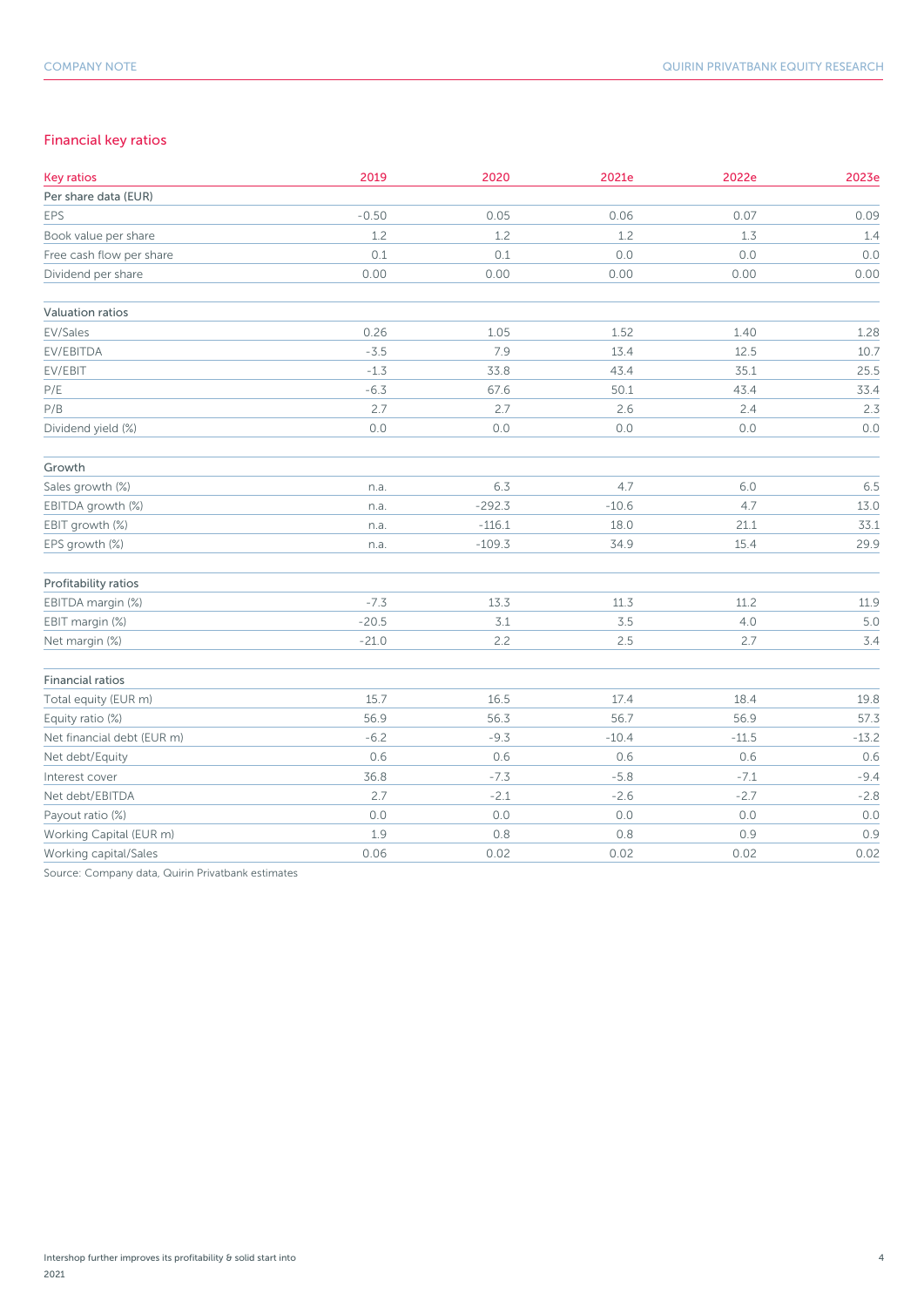### Legal Disclaimer

This report was completed 29/04/2021 14:15 CEST (Delegierte Verordnung 2016/958, Artikel 3 Absatz 1e)

This document has been prepared by Quirin Privatbank AG (hereinafter referred to as "the Bank"). This document does not claim completeness regarding all the information on the stocks, stock markets or developments referred to in it. On no account should the document be regarded as a substitute for the recipient procuring information for himself/herself or exercising his/her own judgments.

The document has been produced for information purposes for institutional clients or market professionals. Private customers, into whose possession this document comes, should discuss possible investment decisions with their customer service officer as differing views and opinions may exist with regard to the stocks referred to in this document.

This document is not a solicitation or an offer to buy or sell the mentioned stock.

The document may include certain descriptions, statements, estimates, and conclusions underlining potential market and company development. These reflect assumptions, which may turn out to be incorrect. The Bank and/or its employees accept no liability whatsoever for any direct or consequential loss or damages of any kind arising out of the use of this document or any part of its content.

Any forecasts or price targets shown for companies discussed in this document may not be achieved due to multiple risk factors including without limitation market volatility, sector volatility, corporate actions, the unavailability of complete and accurate information. For investments in foreign markets and instruments there are further risks, generally based on changes in economic and political environment, changes in financial conditions of the relevant company, on exchange rate changes, etc.

The Bank and/or its employees may hold, buy or sell positions in any securities mentioned in this document, derivatives thereon or related financial products. The Bank and/or its employees may underwrite issues for any securities mentioned in this document, derivatives thereon or related financial products or seek to perform capital market or underwriting services.

The Bank reserves all the rights in this document.

The preparation of this document is subject to regulation by German Law.

Remarks regarding to U.K. clients: Distribution of this material in the U.K.is governed by the FSA Rules. This Report is intended only for distribution to Professional Clients or Eligible Counterparties (as defined under the rules of the FSA) and is not directed at Retail Clients (as defined under the rules of the FSA).

### Disclosures in respect of section 85 of the German Securities Trading Act, the market abuse regulation and the Commission Delegated Regulation (EU) 2016/958

Section 85 of the German Securities Trading Act in combination with the European regulations requires an enterprise preparing a securities analyses to point possible conflicts of interest with respect to the company that is the subject of the analyses. Catalogue of potential conflicts of interest:

- 1. The Bank and/or its affiliate(s) own a net long or short position exceeding the threshold of 0,5% of the total issued share capital of the company that is the subject of the Research Document, calculated in accordance with Article 3 of regulation (EU) No 236/2012 and with Chapter III and IV of Commission Delegated Regulation (EU) No 918/2012
- 2. The company that is the subject of the Research Document owns 5% or more in the total issued share capital of the Bank and/or its affiliate(s)
- 3. The Bank and/or its affiliate(s) was Lead Manager or Co-Lead Manager over the previous 12 months of a public offering of analyzed company
- 4. The Bank and/or its affiliate(s) act as Market Maker or Designated Sponsor for the analyzed company
- 5. The Bank and/or its affiliate(s) over the previous 12 months has been providing investment banking services for the analyzed company for which a compensation has been or will be paid
- 6. The responsible analyst named in this report disclosed a draft of the analysis set forth in this Research Document to the company that is the subject of this Research Document for fact reviewing purposes and changes were made to this Research Document before publication
- 7. The Bank and/or its affiliate(s) effected an agreement with the analyzed company for the preparation of the financial analysis
- 8. The Bank and/or its affiliate(s) holds a trading position in shares of the analyzed company
- 9. The Bank and/or its affiliate(s) has other important financial interests in relation to the analyzed company

In relation to the security or financial instrument discussed in this analyses the following possible conflict of interest exists: (7)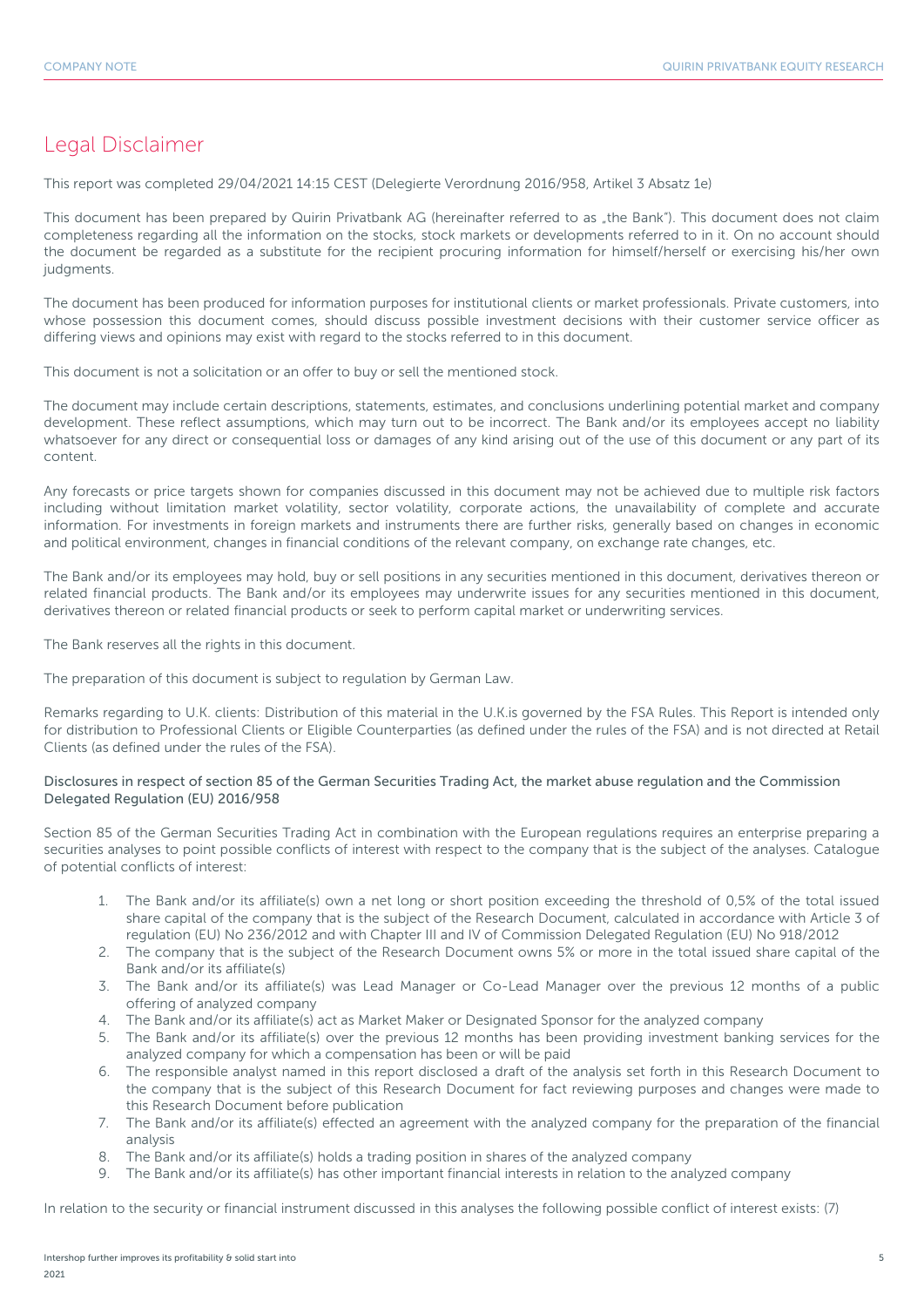The Bank have set up effective organizational administrative arrangements to prevent and avoid possible conflicts of interest and, where applicable, to disclose them. The Quirin research analysts involved in issuing research reports operate independently of Quirin Investment Banking business. Information barriers and procedures are in place between the research analysts and staff involved in securities trading for the account of Quirin or clients to ensure the price sensitive information is treated according to applicable laws and regulations.

The valuation underlying the rating of the company analyzed in this report is based on generally accepted and widely used methods of fundamental valuation, such as the DCF model, Free Cash Flow Value Potential, peer group comparison and – where applicable – a sum-of-the-parts model.

We do not commit ourselves in advance to whether and in which intervals an update is made. The document and the recommendation and the estimations contained therein are not linked – whether directly or indirectly – to the compensation of the analyst responsible for the document.

All share prices given in this equity analysis are closing prices from the last trading day before the publication date stated, unless another point in time is explicitly stated.

The rating in this report are based on the analyst´s expectation of the absolute change in stock price over a period of 6 to 12 months and reflect the analyst´s view of the potential for change in stock price as a percentage. The BUY and SELL ratings reflect the analyst´s expected high change in the value of the stock.

The levels of change expressed in each rating categories are:

 $BUY > +10%$ 

 $HOLD \le -10\%$  and  $\le +10\%$ 

 $SFII > -10%$ 

### Analyst certification

Sebastian Droste, financial analyst, hereby certifies that all of the views expressed in this report accurately reflect my personal views about any and all of the subject securities or issuers discussed herein. In addition, I hereby certify that no part of my compensation was, is, or will be, directly or indirectly related to the specific recommendations or views expressed in this research report, nor is it tied to any specific investment banking transaction performed by the Bank or its affiliates.

### Price and Rating History (last 12 months)

| Date       | Price target-EUR | Rating      | Initiation |
|------------|------------------|-------------|------------|
| 29.04.2021 | 4.57             | Hold        |            |
| 17 03 2021 | 4.57             | Hold        |            |
| 27.07.2020 | 335              | <b>Hold</b> |            |
| 30.04.2020 | 242              | Hold        | 11 12 2018 |

Bank distribution of ratings and in proportion to investment banking services can be found on the internet at the following address:

### https://www.quirinprivatbank.de/kapitalmarktgeschaeft/institutionelles-research

Bank disclosures, conflict of interest on complete list of financial analysis on the last 12 month can be found on the internet at the following address:

### https://research.quirinprivatbank.de/content/disclosures

### Competent supervisory authority

Bundesanstalt für Finanzdienstleistungsaufsicht - BaFin – (Federal Financial Supervisory Authority), Graurheindorfer Str. 108 , 53117 Bonn

### Contact Quirin Privatbank AG Frankfurt am Main Schillerhaus / Schillerstraße 20 / 60313 Frankfurt am Main

Management Board: Karl Matthäus Schmidt • Johannes Eismann •